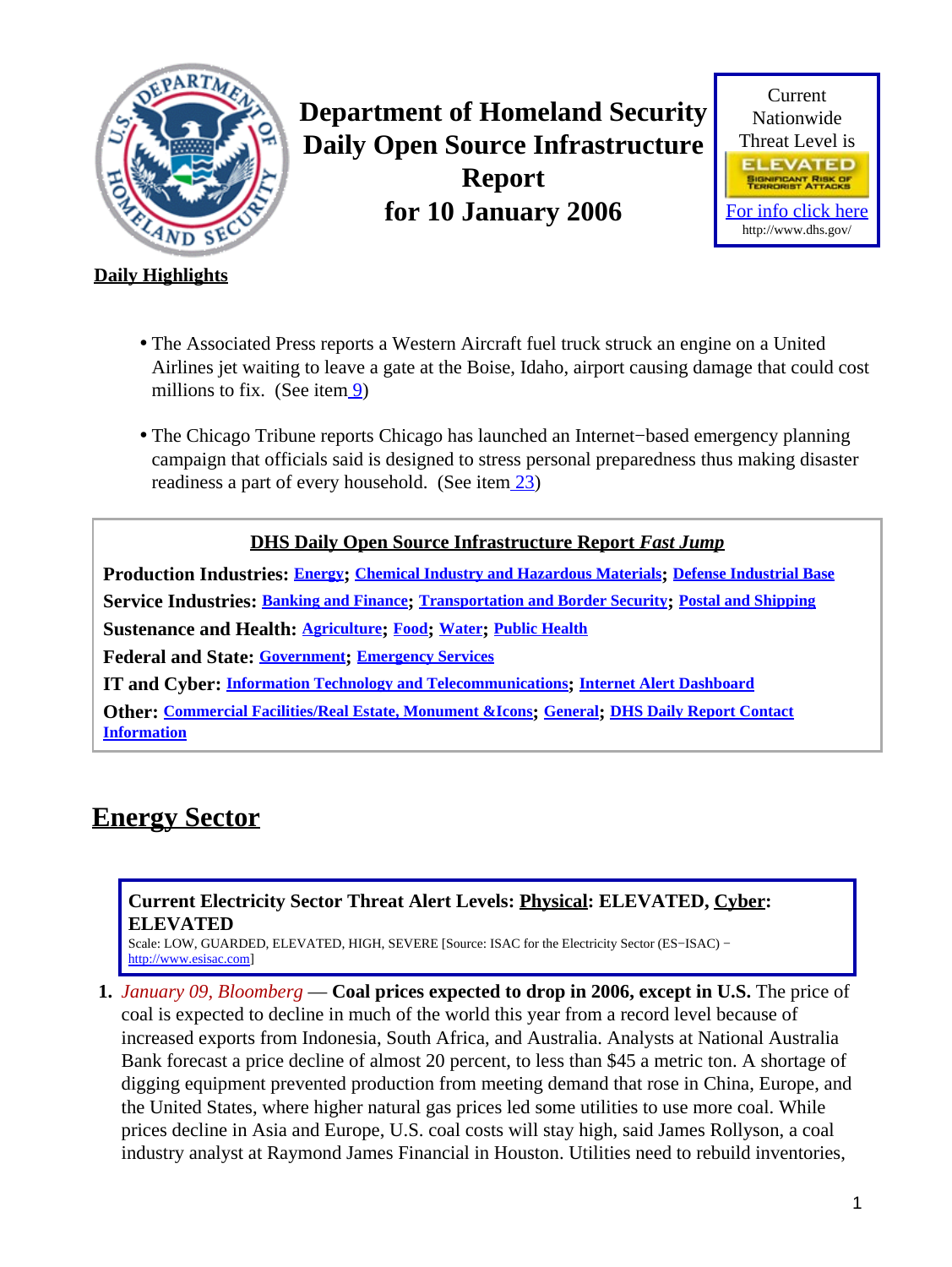and import terminals and railroads are operating at capacity, preventing a surplus outside the United States from entering the country, he said. Source[: http://www.iht.com/articles/2006/01/08/news/bxcom.php?rss](http://www.iht.com/articles/2006/01/08/news/bxcom.php?rss)

[[Return to top](#page-0-1)]

## <span id="page-1-0"></span>**Chemical Industry and Hazardous Materials Sector**

Nothing to report. [[Return to top](#page-0-1)]

### <span id="page-1-1"></span>**Defense Industrial Base Sector**

Nothing to report. [[Return to top](#page-0-1)]

### <span id="page-1-2"></span>**Banking and Finance Sector**

**2.** *January 09, InformationWeek* — **Instant Messaging buddy, or a hacker −− it's hard to tell.** Instant−messaging (IM) security vendors FaceTime Communications Inc. and IMlogic Inc. reported last week that malware delivered over instant−message clients has skyrocketed in recent months. FaceTime cites a more than 20−fold increase in the number of reported IM worm and virus variants since 2004. According to the Radicati Group, 85 percent of businesses of all sizes say instant messaging is taking place on their networks. IM attacks are getting more devious. FaceTime found one on AOL Instant Messenger and contacted AOL, as well as Microsoft and Yahoo, since many attacks are cross−platform. Virus attacks are getting more complex, too, moving away from simple social engineering. In late December, security vendors started seeing malicious code that went beyond a link or file and created automated responses to victim's queries. So a victim might ask his IM "buddy" if the file was safe, and the malicious bot would respond that it was. IMlogic discovered a bot that responded six different ways, depending on the question a victim asked.

Source[: http://www.informationweek.com/showArticle.jhtml;jsessionid=](http://www.informationweek.com/showArticle.jhtml;jsessionid=OJ2RW1LVCP1D2QSNDBOCKH0CJUMEKJVN?articleID=175802139) [OJ2RW1LVCP1D2QSNDBOCKH0CJUMEKJVN?articleID=175802139](http://www.informationweek.com/showArticle.jhtml;jsessionid=OJ2RW1LVCP1D2QSNDBOCKH0CJUMEKJVN?articleID=175802139)

**3.** *January 08, Reuters* — **IDs of 50,000 Bahamas resort guests stolen.** The identities of more than 50,000 customers of major Bahamas resort Atlantis have been exposed to possible identity fraud following the theft of personal information from the hotel, the owners said. Kerzner International Ltd., owner of a 2,300−room Atlantis resort on Paradise Island, revealed details of the data theft in a document filed with the Bahamas Securities and Exchange Commission. Information stolen included names, addresses, credit card details, social security numbers, drivers license numbers, and bank account data, the filing said. The information appears to have gone missing from the hotel's computer database and was the work of either an insider or outside hacker. The Atlantis hotel management is notifying affected customers so they can take steps to protect themselves from possible identify fraud. The hotel is also providing, at no cost to customers, a credit monitoring service for a year. The filing by Kerzner said around 55,000 customers are thought to be affected. "To date, the resort has not received any evidence that the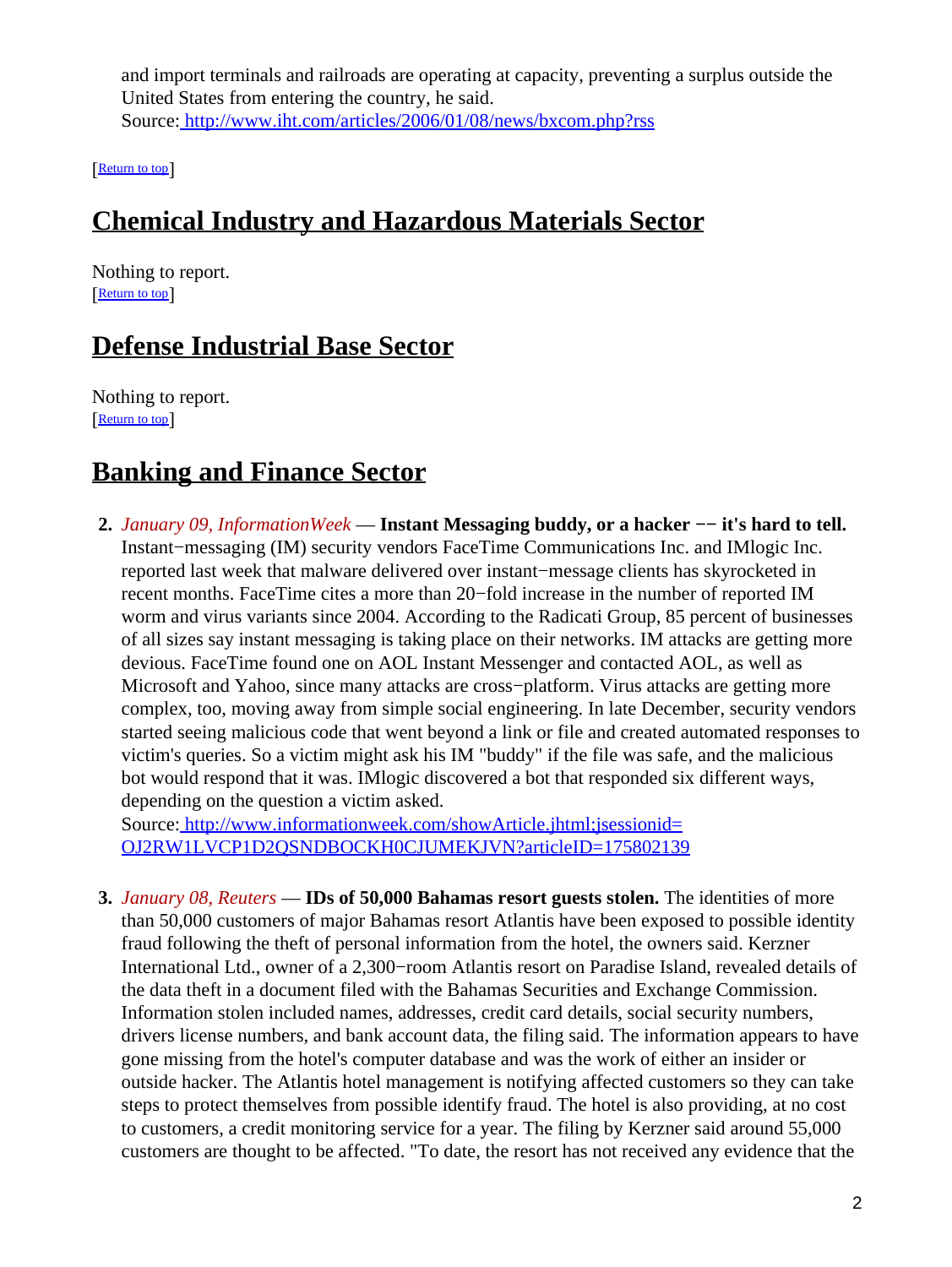information has been used to commit identity fraud or in any other manner adverse to its customers," the statement said. Atlantis has notified Bahamian and U.S. law enforcement agencies and is cooperating with them.

Source[: http://news.yahoo.com/s/nm/20060108/wl\\_nm/leisure\\_kerzner\\_id entity\\_dc\\_1](http://news.yahoo.com/s/nm/20060108/wl_nm/leisure_kerzner_identity_dc_1)

**4.** *January 08, Oregonian* — **Banks locking in online security.** The number of Americans paying bills and monitoring account balances on the Internet has skyrocketed in recent years. About 40 million households −− accounting for almost one of every two U.S. bank and credit union accounts −− did at least some of their banking online last year, a figure that has nearly doubled since 2001. The nation's financial institutions have noticed, moving quickly to tailor their services and adjust their Websites to attract customers. However, spyware has increased too. Jim Bruene, editor of the Online Banking Report newsletter says, "[Spyware] was an activity that was unheard of just three years ago...It appeared in 2004 and grew exponentially in 2005." New anti−fraud rules that go into effect this year should make online banking safer, but they also will make it more complicated. Bruene expects the growth of Internet banking to slow this year as people react to the changes. Bank of America rolled out its new system in which users select a picture that will always appear when they log into the bank's site from their regular computer −− a security measure imposter sites would be unlikely to match. Bank executives say they are seeking to balance security against convenience.

Source[: http://www.oregonlive.com/news/oregonian/index.ssf?/base/bus](http://www.oregonlive.com/news/oregonian/index.ssf?/base/business/1136613360304540.xml&coll=7) [iness/1136613360304540.xml&coll=7](http://www.oregonlive.com/news/oregonian/index.ssf?/base/business/1136613360304540.xml&coll=7)

**5.** *January 07, SecureIDNews* — **Experts weigh in on bank responses to Federal Financial**

**Institutions Council guidelines.** Many banks and credit unions are charging full speed ahead to improve the security of online banking. The recent guidelines put out by the Federal Financial Institutions Council (FFIEC) instruct banks to analyze risks of fraud attacks and enhance systems with some form of two−factor authentication. "The FFIEC guidance has had a huge impact of making people move," says Stu Vaeth, chief security officer at Diversinet, a company that develops soft tokens and provisioning for two−factor authentication. "It's putting a lot of the banks over the edge, saying, let's do something now." Banks also want to do something because of the growing media attention to phishing, identity theft, and online banking risks. Because of the lack of a single, authentication standard for all online transactions, you have to use multiple hard tokens for different transactions...This is perhaps one the biggest reasons why the sale of OTP [one−time password] devices hasn't exploded in America, says Vaeth. Although the larger 180 or so national institutions have been aware of the need to build to build stronger online security systems to deter fraud, smaller institutions are still trying to figure out the best solution, says George Tubin, a security analyst with TowerGroup.

Source[: http://www.secureidnews.com/library/2006/01/07/experts−weigh](http://www.secureidnews.com/library/2006/01/07/experts-weigh-in-on-bank-responses-to-ffiec-guidelines/) [−in−on−bank−responses−to−ffiec−guidelines/](http://www.secureidnews.com/library/2006/01/07/experts-weigh-in-on-bank-responses-to-ffiec-guidelines/)

**6.** *January 06, CNNMoney.com* — **Thieves net \$100,000 in Washington Mutual ATM scheme.**

A sophisticated group of thieves used technical trickery to steal ATM card information −− and over \$100,000 −− from customers at two New York City Washington Mutual branches. The thieves rigged fake keypads and bank−card slots onto ATMs to gather card information and encoded the information on new cards, police say. They then used the new, fraudulent cards for withdrawals from approximately 50 Washington Mutual accounts at other ATM locations. The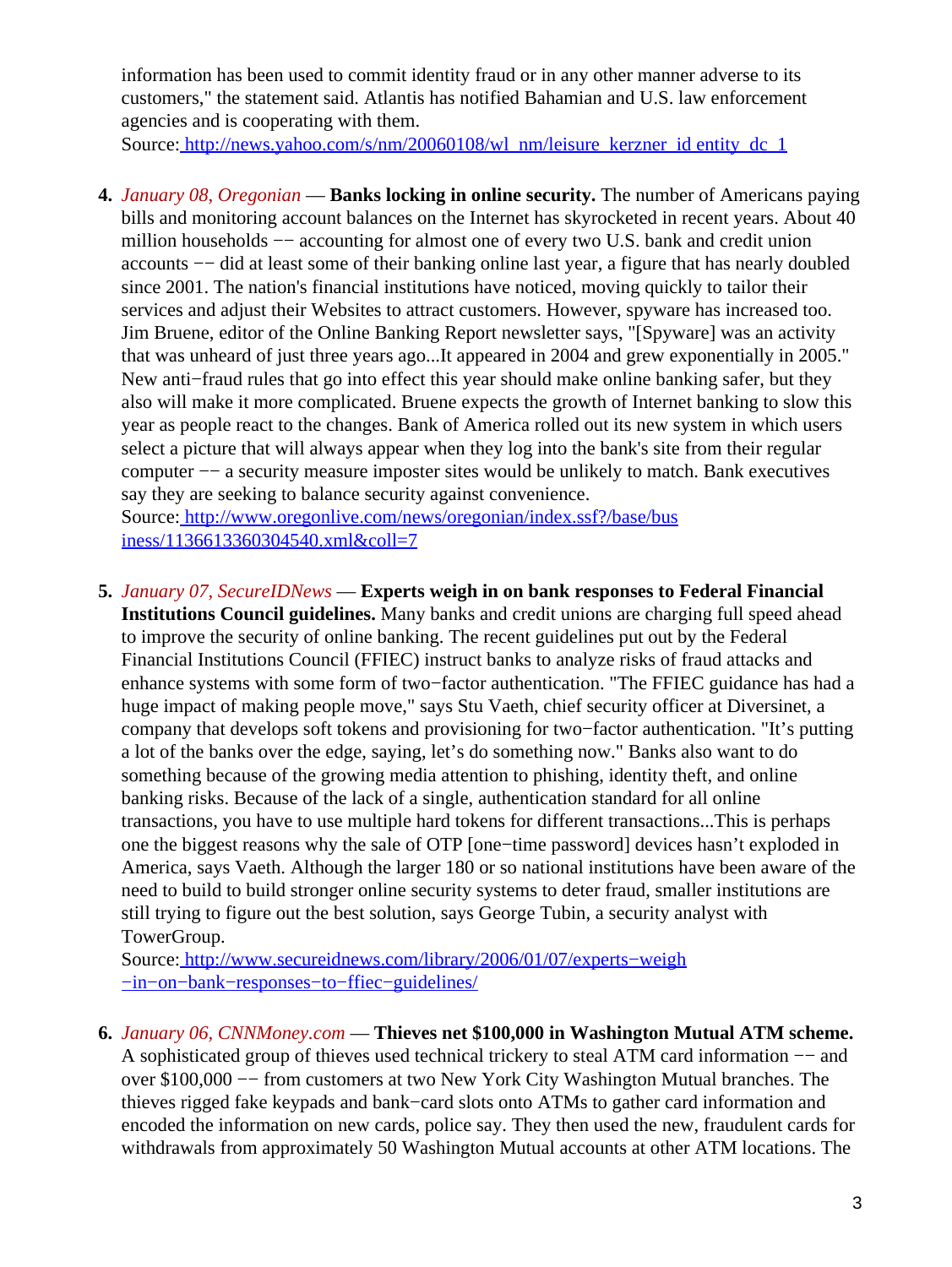two Washington Mutual branches were on Canal Street in lower Manhattan and on Hylan Boulevard on Staten Island. Images of the suspects were recorded on the bank's security cameras. John Hall of the American Bankers Association said, "This is a very unusual crime because of the sophistication it requires...The ATM system is hard to compromise because it requires two separate keys –– the card and the PIN –– and PINs are especially hard to get." Hall said that ATM fraud was more common at non−bank ATMs, where the security is less sophisticated. The Electronic Funds Transfer Association, an industry trade group, has worked to secure ATM transactions for years, including requiring extensive background checks for non−bank ATM operators. The suspects remain at large.

Source[: http://money.cnn.com/2006/01/06/news/atm\\_fraud/index.htm](http://money.cnn.com/2006/01/06/news/atm_fraud/index.htm)

#### **7.** *January 06, Computer Weekly* — **General Electric cleared to transfer employee data**

**overseas.** The UK's Information Commissioner has made use of new procedures governing the transfer of personal data outside the European Economic Area, by authorizing General Electric to pass employee information to parts of the group situated overseas. The move is said to be the first time that the data protection watchdog has authorized the transfer of employee data on the basis of what are known as "binding corporate rules." European firms are largely restricted by the terms of the Data Protection Directive of 1995 as to what data can be transferred or stored in countries without equivalent rules and enforcement procedures. Such transfers are forbidden unless the country or territory to which the transfer will be made can show an adequate level of protection for the rights and freedoms of data subjects. Only then will the transfer be authorized by the appropriate supervisory authority. But the procedures used in obtaining authorization are complex and have made it difficult for multinational corporations to function efficiently. Until now, authorizations have only been granted if a so−called Safe Harbour agreement exists with the recipient country, the transfer is within one of the allowed exceptions, or there is a contract. Source[: http://www.computerweekly.com/Articles/2006/01/06/213554/Gen](http://www.computerweekly.com/Articles/2006/01/06/213554/GeneralElectricclearedtotransferemployeedataoverseas.htm) [eralElectricclearedtotransferemployeedataoverseas.htm](http://www.computerweekly.com/Articles/2006/01/06/213554/GeneralElectricclearedtotransferemployeedataoverseas.htm)

**8.** *January 06, Network World* — **Three more states add laws on data breaches.** Companies struggling to keep up with a patchwork of U.S. state laws related to data privacy and information security have three more to contend with, as new security−breach notification laws went into effect in Illinois, Louisiana and New Jersey on Sunday, January 1. New Jersey's Identity Theft Prevention Act requires businesses to destroy all unneeded customer data and to notify consumers when sensitive data about them has been accessed by an unauthorized person. Louisiana's Database Security Breach Notification Law requires entities that collect information on the state's residents to notify affected individuals of security breaches involving their confidential data. Government officials also need to be notified, according to the law. Illinois' Personal Information Protection Act is similar, although it doesn't require companies to inform the state government when breaches occur. For companies that do business nationally or in various states, the smorgasbord of state laws poses a growing problem, because the measures often specify different triggers for notifications and set varying requirements on what needs to be disclosed, to whom and when, said Kirk Herath, chief privacy officer at Nationwide Mutual Insurance Co. in Columbus, OH.

Source[: http://www.networkworld.com/news/2006/010606−data−breaches−l](http://www.networkworld.com/news/2006/010606-data-breaches-law.html?fsrc=rss-security) [aw.html?fsrc=rss−security](http://www.networkworld.com/news/2006/010606-data-breaches-law.html?fsrc=rss-security)

#### [[Return to top](#page-0-1)]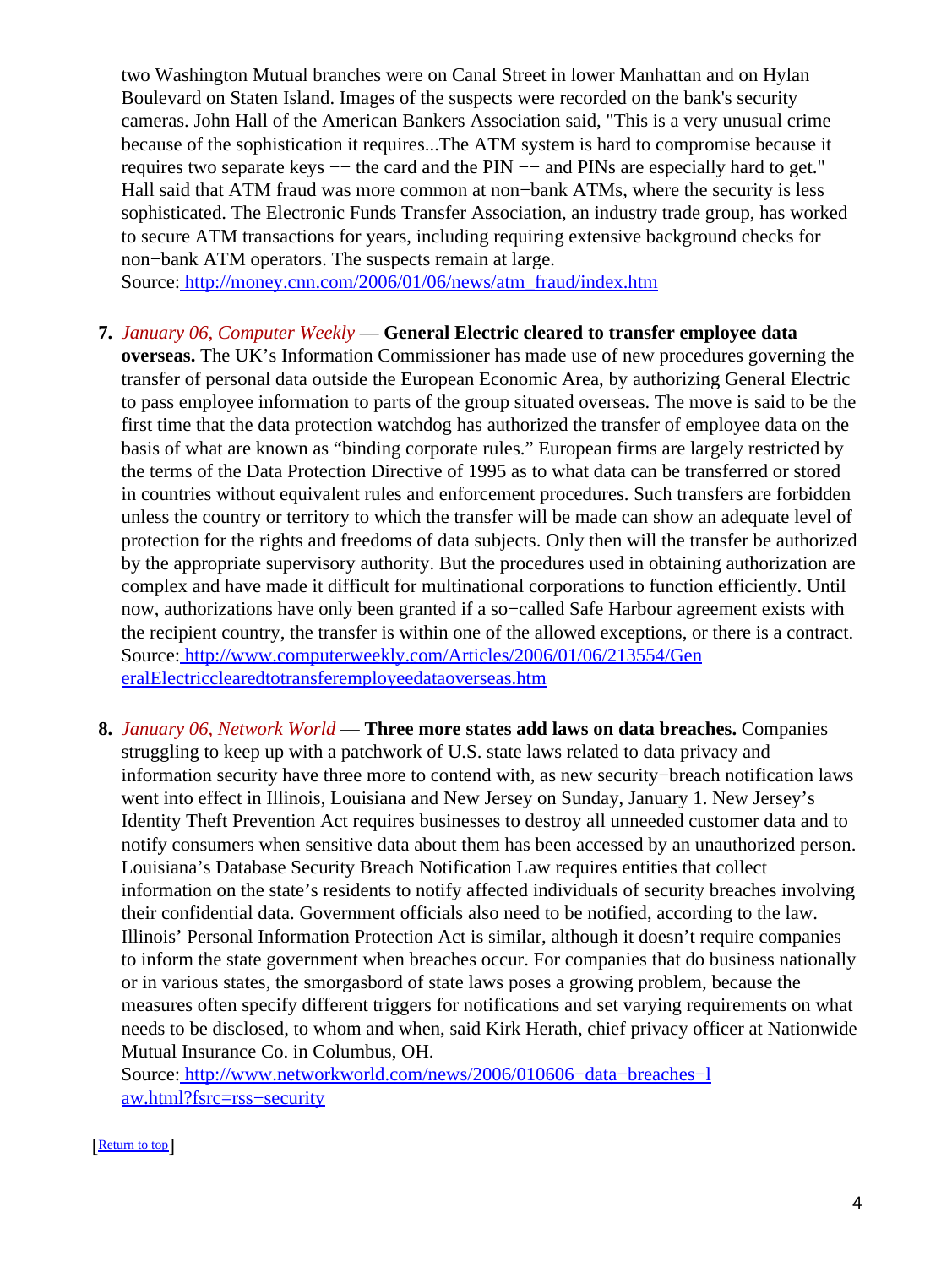### <span id="page-4-1"></span>**Transportation and Border Security Sector**

<span id="page-4-0"></span>**9.** *January 09, Associated Press* — **Fuel truck hits United Airlines jet at Boise airport.** A fuel truck struck an engine on a United Airlines jet waiting to leave a gate at the Boise, ID, airport, causing damage that could cost millions to fix, officials said. No one was injured. The Western Aircraft fuel truck failed to stop while approaching the Boeing 737 Sunday afternoon, January 8, and both the engine and the truck were damaged, airport police Sgt. Bruce Gard said. The plane was grounded and more than 100 passengers on United Flight 352 to Denver had to be put on other flights, with some forced to wait overnight, airline spokesperson Robin Urbanski said. A mechanical failure appears to be the reason for the collision, Gard said. The truck driver was ordered to undergo a blood test, although there was no indication that he was intoxicated, he added.

Source[: http://www.usatoday.com/travel/news/2006−01−09−united−fueltr uck\\_x.htm](http://www.usatoday.com/travel/news/2006-01-09-united-fueltruck_x.htm)

**10.** *January 09, Associated Press* — **Airline to use runway crash−avoidance gear.** Deutsche Lufthansa AG Airlines will install a runway collision−avoidance system developed by Honeywell International Inc. on its fleet of about 250 planes, Honeywell said Friday. The safety equipment, called the Runway Awareness and Advisory System, should begin during the second quarter of this year. The system is designed to prevent runway incursions and accidents by alerting cockpit crews about runway distances, the presence of other aircraft or other potential problems. The system "will provide us with an extra margin of safety during ground operations," Claus Richter, vice president for operational support and deputy chief pilot for Lufthansa, said in a statement. Germany's Lufthansa becomes the seventh airline to buy the system, after companies including Air France−KLM, United Airlines, Alaska Airlines, and FedEx. The system works by using global positioning technology to compare the aircraft's location with a database of airport runways to determine the plane's exact location on the airfield. The system can alert pilots when they enter a runway and provide audio alerts in situations such as landing or takeoff on a short runway, an inadvertent attempt to take off from a taxiway or an aborted takeoff or long landing, when it can call out remaining runway distance.

Source[: http://www.washingtonpost.com/wp−dyn/content/article/2006/01](http://www.washingtonpost.com/wp-dyn/content/article/2006/01/06/AR2006010601459.html) [/06/AR2006010601459.html](http://www.washingtonpost.com/wp-dyn/content/article/2006/01/06/AR2006010601459.html)

**11.** *January 09, Transportation Security Administration* — **Two Washington area airports have explosives detection machines.** The Transportation Security Administration (TSA) on Monday, January 9, announced that it has deployed explosives detection trace portal machines to Ronald Reagan Washington National Airport (DCA) and Washington Dulles International Airport. The two airports join Baltimore−Washington International and 23 others nationwide in a program designed to prevent explosives material from getting on−board commercial aircraft. "The trace portal is a sophisticated tool that allows us to detect a broad range of explosive materials quickly and efficiently," said Pat Hynes TSA's Federal Security Director at DCA. Passengers identified as needing additional screening, as well as passengers selected at random, will pass through the trace portal for explosives detection screening. As passengers enter the trace portal, they are asked to stand still for a few seconds while several "bursts" of air are released, dislodging microscopic particles from passengers that are then collected and analyzed for traces of explosives. A computerized voice indicates when a passenger may exit the portal.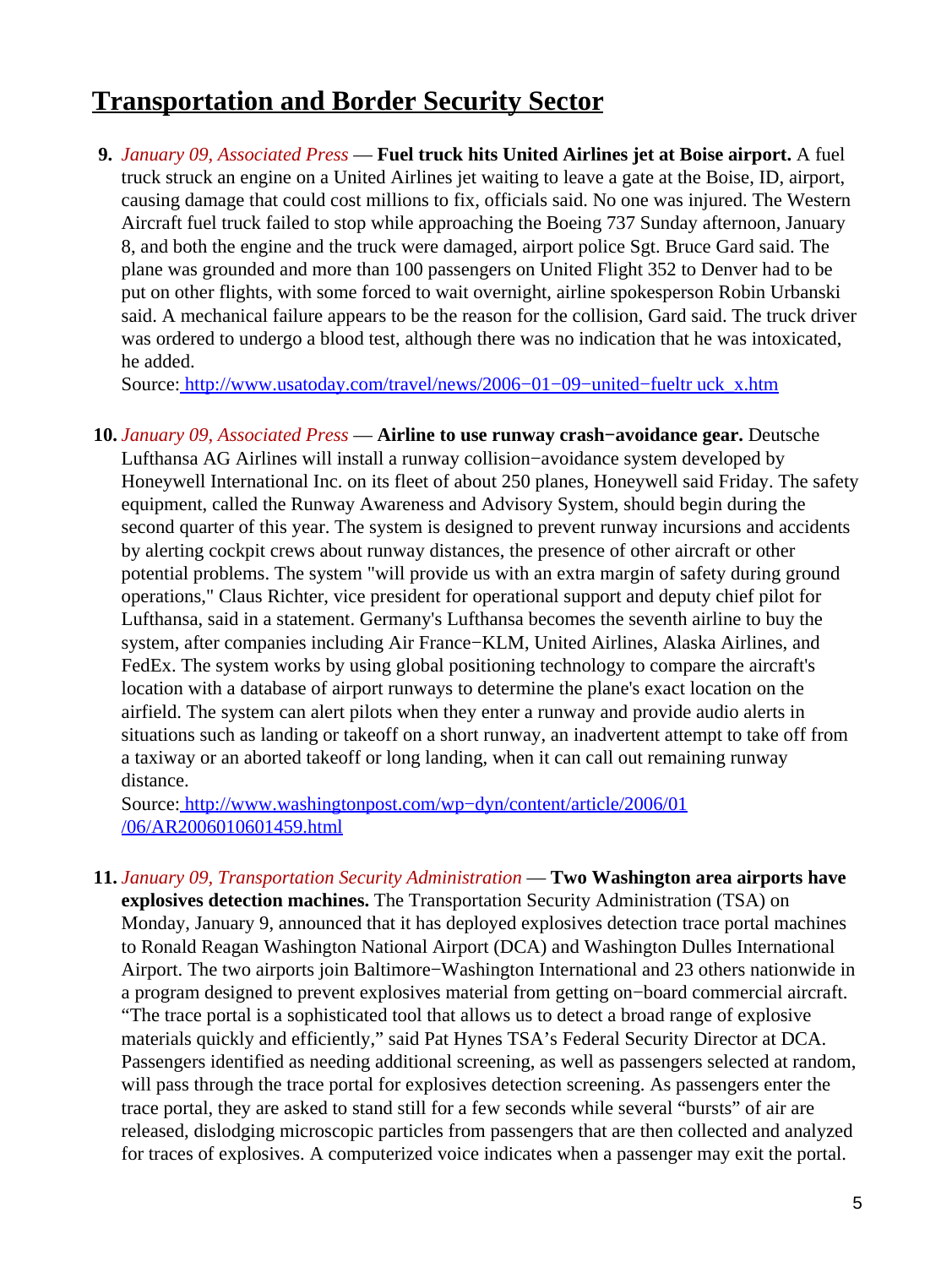TSA officers will take necessary and appropriate steps to resolve alarms. TSA will continue to increase its explosives detection capabilities and expects to announce the next round of airports to receive these trace portal machines in the coming weeks.

TSA Website[: http://www.tsa.gov](http://www.tsa.gov)

Source[: http://www.tsa.gov/public/display?theme=44&content=090005198 019b3f9](http://www.tsa.gov/public/display?theme=44&content=090005198019b3f9)

[[Return to top](#page-0-1)]

## <span id="page-5-0"></span>**Postal and Shipping Sector**

**12.** *January 06, Federal Computer Week* — **Final rule defines postal service.** The Postal Rate Commission has issued a final rule on January 4, defining the term postal service, ending a lengthy public rule−making process. The commission's next step will be to decide which of the new electronic services that the U.S. Postal Service (USPS) now offers fit that definition. The commission has authority to regulate the price USPS charges for any new postal service. In the text of the final rule, the commission states USPS officials are unhappy with the commission for defining postal service broadly enough to encompass any number of electronic services that USPS might offer in the future. USPS maintains that the commission has overstepped its jurisdictional authority. Under a definition of postal service that includes electronic services, the commission says it has the authority to approve or disallow such services and to regulate what USPS charges for them. The commission set a February 16 deadline for USPS to update the group's members on the status of 14 electronic service offerings that were the subject of a Consumer Action group complaint that led to the recent rulemaking. The new rule takes effect 30 days after its publication in the Federal Register.

Source[: http://www.fcw.com/article91885−01−06−06−Web](http://www.fcw.com/article91885-01-06-06-Web)

#### [[Return to top](#page-0-1)]

## <span id="page-5-1"></span>**Agriculture Sector**

**13.** *January 09, Associated Press* — **Citrus canker law under review.** A state law requiring the removal of trees within 1,900 feet of one infected with citrus canker is being reviewed by the Florida Department of Agriculture in the aftermath of four damaging summer hurricanes. The storms that struck Florida last year caused an estimated \$2.2 billion in damage to the state's crops and farming infrastructure and are also thought to have spread the diseases that threaten the state's nine billion dollar citrus industry. Agriculture officials estimated Wilma and Katrina could be responsible for spreading canker to 183,000 acres, or a quarter of the state's commercial citrus groves. Once canker is found in a grove, the state requires that citrus trees within a 1,900−foot radius be destroyed. Any change would have to be done by the Legislature. After a decade−long battle, state and federal agriculture workers had been close to eliminating citrus canker, which causes fruit and leaves to drop prematurely, but hurricanes the past two summers have spread the disease to new areas in the heart of the state's citrus production. Citrus canker is caused by bacteria that causes blemishes on fruit, making it harder to sell. Source[: http://www.news−press.com/apps/pbcs.dll/article?AID=/2006010](http://www.news-press.com/apps/pbcs.dll/article?AID=/20060109/NEWS0105/60108002/1075) [9/NEWS0105/60108002/1075](http://www.news-press.com/apps/pbcs.dll/article?AID=/20060109/NEWS0105/60108002/1075)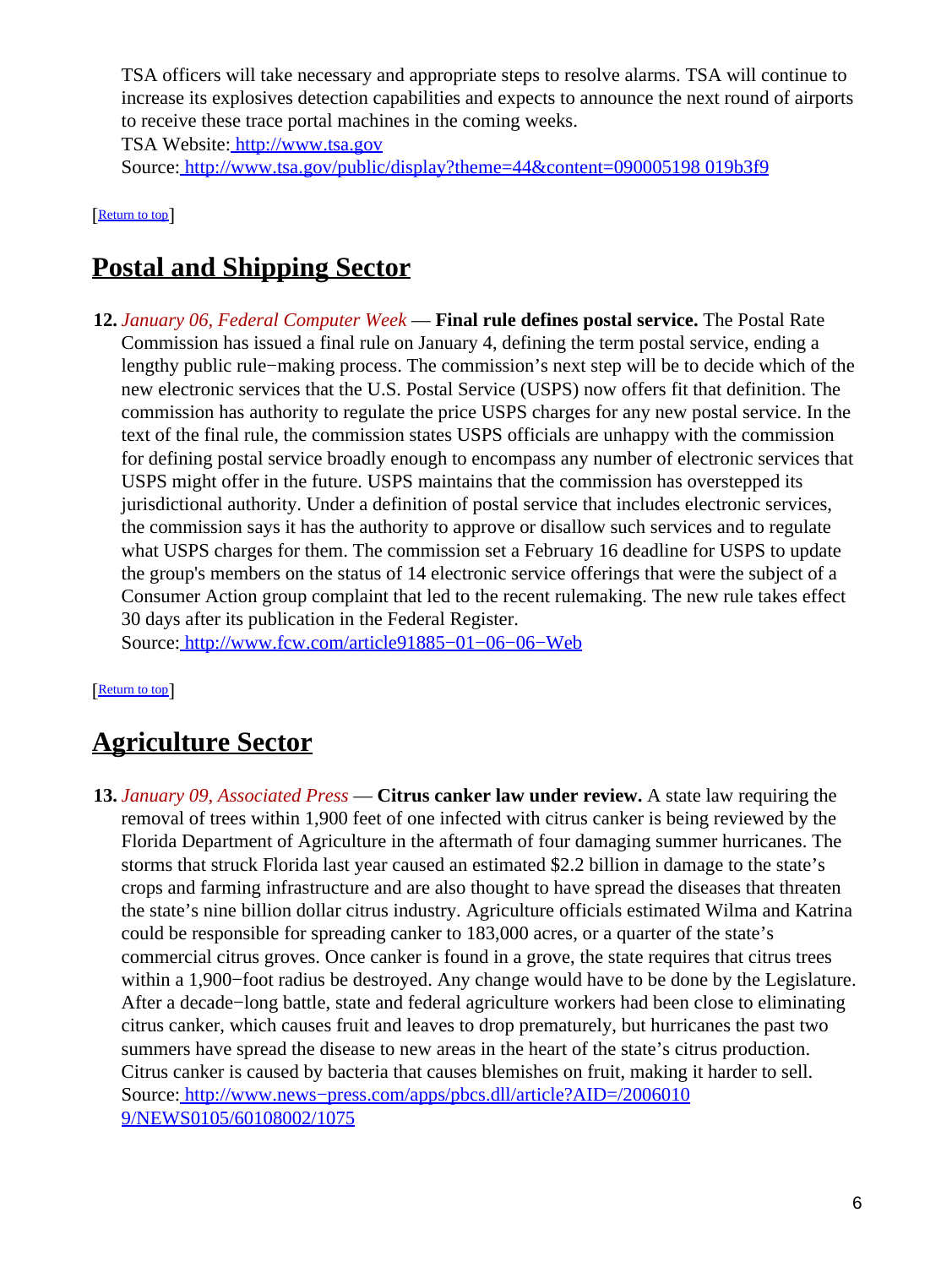**14.** *January 08, Observer−Dispatch (NY)* — **Researchers to study deer herds.** Researchers from the State University of New York College of Environmental Science and Forestry will be tracking scores of Central New York deer by satellite for a year in an effort to learn more about their habits and the potential spread of chronic wasting disease (CWD). Deer will be trapped and fitted with collars holding global positioning systems (GPS) that will allow their locations to be marked every five hours for one year. In addition to GPS units, the collars will have VHF capability that enables tracking through radio telemetry. The deer will be monitored weekly to make sure they are healthy and that the collars are working properly. The location of each deer at each point in time will be recorded on a chip, which will have a record that includes the animal's longitude and latitude, the altitude and air temperature, the time and date. The goal is to use the information to make a computerized model predicting how disease is likely to spread through a population of animals and across geographic features. The researchers will be able to build computer models of the deer's seasonal movements and the way their movements react to features on the land, both natural and manmade.

Source[: http://www.uticaod.com/apps/pbcs.dll/article?AID=/20060108/S](http://www.uticaod.com/apps/pbcs.dll/article?AID=/20060108/SPORTS/601080327/1030) [PORTS/601080327/1030](http://www.uticaod.com/apps/pbcs.dll/article?AID=/20060108/SPORTS/601080327/1030)

[[Return to top](#page-0-1)]

### <span id="page-6-0"></span>**Food Sector**

**15.** *January 09, Associated Press* — **South Korea, U.S. open talks on beef imports.** South Korea and the U.S. began talks Monday, January 9, on lifting South Korea's two−year−old ban on imports of American beef. The two−day meeting in Seoul was not expected to lead to an immediate reopening of what was previously the third−largest market for U.S. beef after Japan and Mexico. One issue expected to dominate the discussions was whether South Korea should resume imports of beef ribs, which accounted for more than 60 percent of American beef shipments before the ban. South Korea says for now it will only consider importing boneless meat, citing concerns some material inside bones could be dangerous to consume. South Korean shut its doors to U.S. beef imports in December 2003 after the first U.S. case of mad cow disease. In 2002, South Korea imported 213,000 tons of U.S. beef worth \$610 million, according to the U.S. Meat Export Federation.

Source[: http://www.cbsnews.com/stories/2006/01/09/ap/tech/mainD8F11G 000.shtml](http://www.cbsnews.com/stories/2006/01/09/ap/tech/mainD8F11G000.shtml)

#### **16.** *January 09, Tampa Bay Business Journal (FL)* — **Food label changes now in effect.**

Companies looking to sell food across the country have some new guidelines in 2006 that are expected to help consumers stay away from food allergies and artery−clogging ingredients. Food manufacturers now are required to list "straightforward" language for any of the eight major food allergens that might be found in their products. This includes peanuts, nuts, fish, shellfish, eggs, milk, soy, and wheat. Government officials said that some 30,000 Americans are treated at hospital emergency rooms each year for allergic reactions to food, and as many as 250 die each year. Previously, ingredients such as whey and calcium caseinate may have been listed on a label rather than the more common term "milk." Similarly, lecithin had frequently been substituted for soy. Manufacturers also are required to disclose trans fat levels, which is said to contribute to elevated cholesterol levels and can lead to coronary artery disease. Food produced before the beginning of 2006 will be allowed to remain on the shelf without the new labels.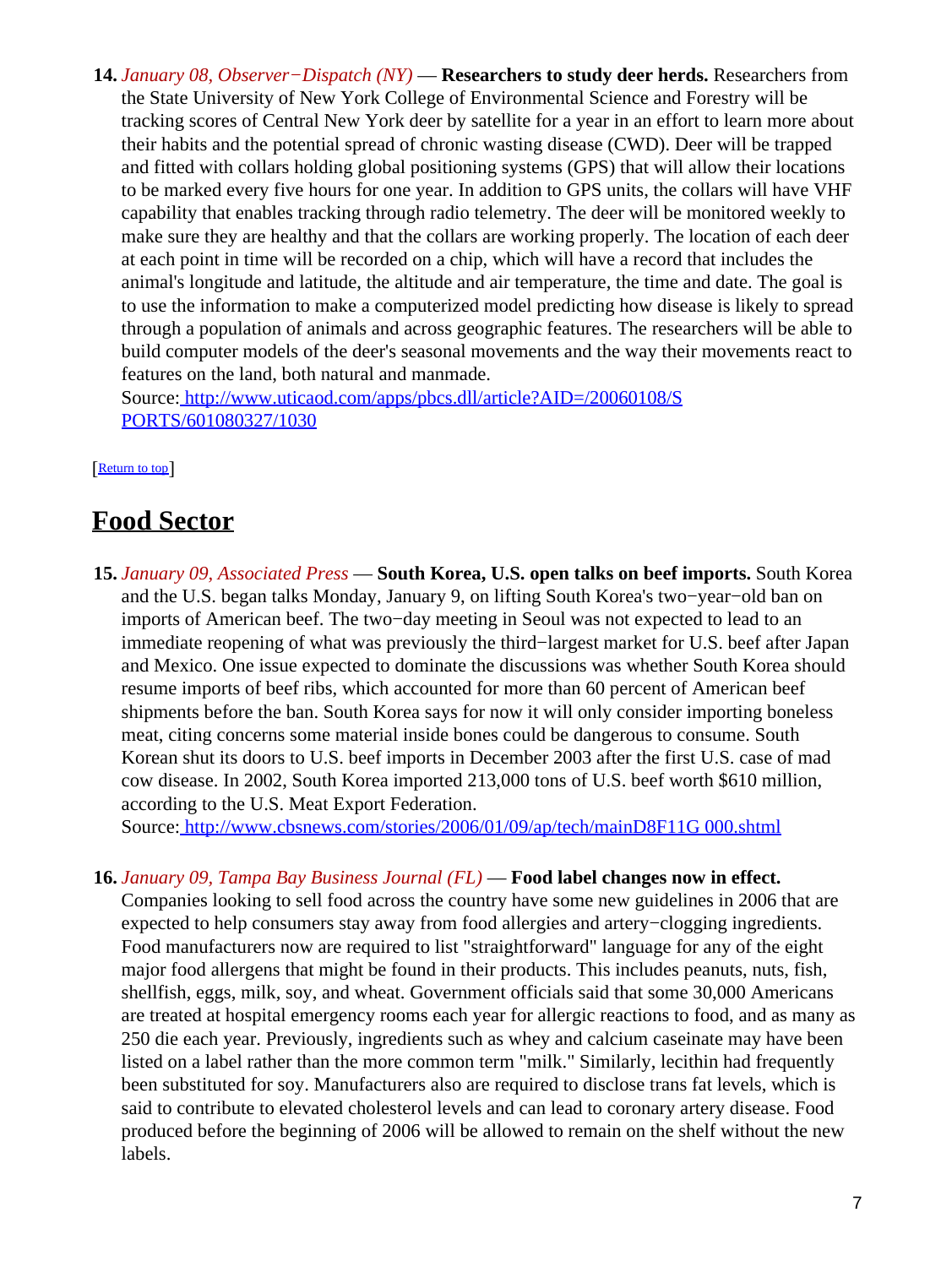#### [[Return to top](#page-0-1)]

### <span id="page-7-0"></span>**Water Sector**

**17.** *January 08, Agence France−Presse* — **China hit by new toxic spill, water supply for millions threatened.** A fourth major toxic spill in China is threatening water supplies for millions of residents, officials and state media said, as local governments took emergency measures. In the eastern province of Shandong a diesel oil slick flowing down the Yellow River, China's second longest river, forced the province to stop pumping water from it, the Xinhua news agency said. So far 63 pumping stations along the river in several cities and counties, including the capital Jinan, have been shut down, said Xinhua. An official at the Jinan city Yellow River Affairs Bureau told Agence France−Presse the city of about six million people was now relying on water from reservoirs. The oil spill occurred Thursday, January 5, at Gongyi city in neighboring Henan province when a frozen pipe broke, causing six tons of oil to spill into a tributary of the Yellow River. The incident follows two spills of cadmium –– a chemical which can cause neurological disorders and cancer −− in the Xiangjiang River in Hunan province on January 4 and one in Guangdong province last month In November, a benzene slick from a factory explosion in northeast China polluted the Songhua River and cut tap water to millions of city−dwellers in Heilongjiang province. Source[: http://www.forbes.com/markets/feeds/afx/2006/01/08/afx243559 5.html](http://www.forbes.com/markets/feeds/afx/2006/01/08/afx2435595.html)

[[Return to top](#page-0-1)]

### <span id="page-7-1"></span>**Public Health Sector**

**18.** *January 09, Reuters* — **China confirms latest human bird flu case.** China confirmed its eighth human infection from bird flu on Monday, January 9 the official Xinhua news agency said, revealing that a six−year−old boy had come down with the symptoms in December. The boy, surnamed Ouyang and from Guiyang county in the central province of Hunan, is undergoing treatment in hospital for the H5N1 strain of the virus. The H5N1 virus has killed more than 70 people since late 2003 and is endemic in poultry flocks across parts of Asia. China has suffered numerous outbreaks in poultry since October and Beijing has launched sweeping measures to stop the virus spreading and infecting more people, including a campaign to vaccinate all domestic poultry.

Source[: http://www.alertnet.org/thenews/newsdesk/L09109845.htm](http://www.alertnet.org/thenews/newsdesk/L09109845.htm)

**19.** *January 09, International Herald Tribune* — **Reports of bird flu multiply in Turkey.** As a flurry of new reports of avian influenza in human beings and in animals emerged Sunday, January 8, from disparate parts of Turkey, international health officials said they now believed that the disease has been simmering in the eastern part of the country for months, even though it was only first reported there in late December. A team of experts, including specialists from the World Health Organization, accompanied by the Turkish Health Minister, was scrambling to determine the full extent of the outbreaks. Four children from villages near Van in Eastern Turkey have now been officially confirmed to have been infected with the H5N1 strain of the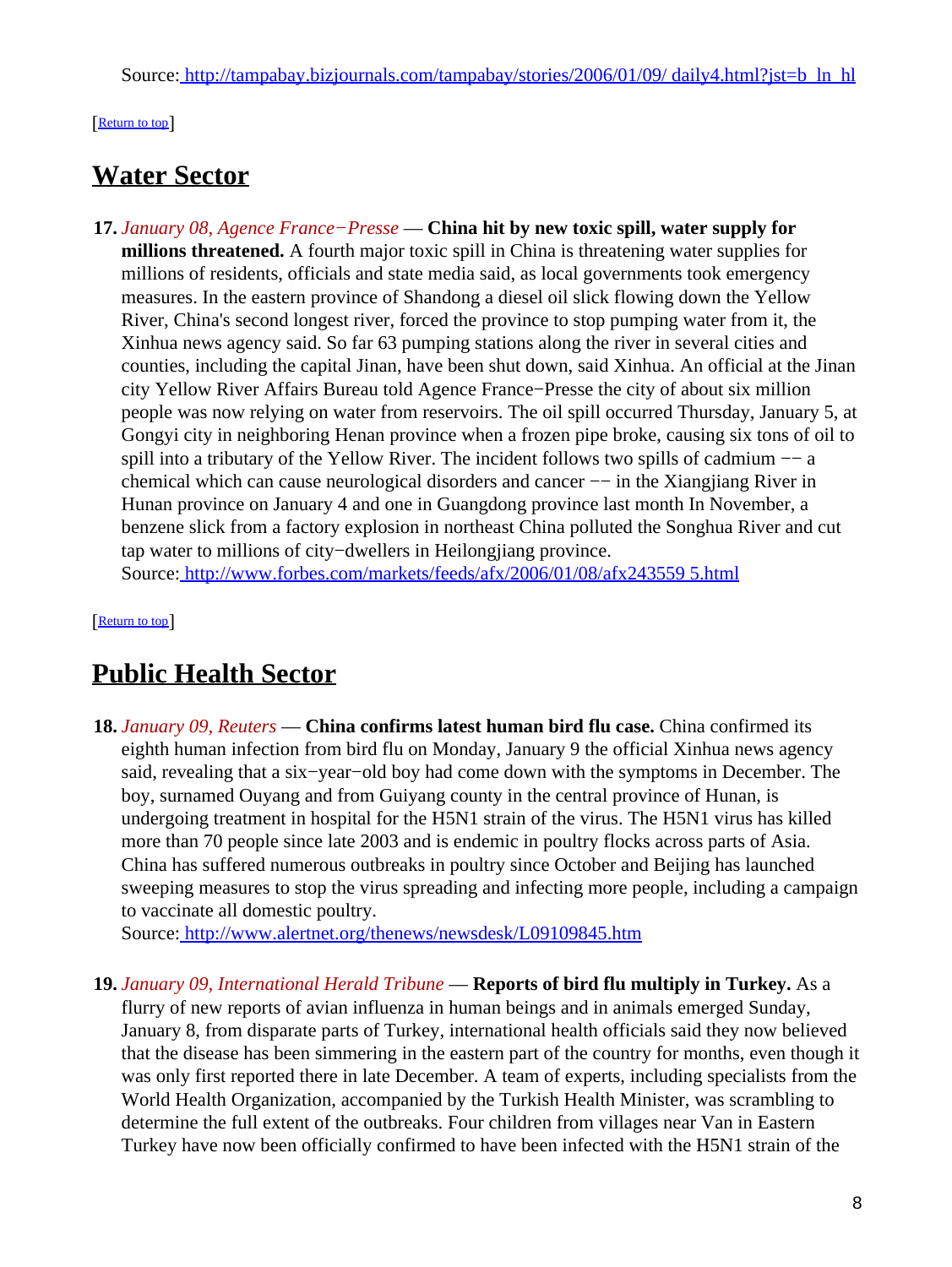disease by the World Health Organization, and at least 30 people are hospitalized in Van City as possible victims. A sibling of the two victims has also died, although tests for the virus so far have been negative. Turkish officials announced Sunday, January 8, that tests confirmed five more cases of H5N1, two in Van and three from around Ankara.

Source[: http://www.boston.com/news/world/articles/2006/01/09/reports](http://www.boston.com/news/world/articles/2006/01/09/reports_of_bird_flu_multiply_in_turkey/) of bird flu multiply in turkey/

**20.** *January 05, Washington Technology* — **Centers for Disease Control passenger database raises concerns.** The U.S. Centers for Disease Control Prevention's (CDC) recent proposal to set up a new passenger database to track possible disease vectors and bioterrorism outbreaks may overlap with other databases, as well as raise privacy concerns, according to public comments submitted on the plan. The new database covers both airline and cruise ship passengers. The CDC's goal is to update regulations to reflect the potential for incoming air travelers to bring bird flu, Severe Acute Respiratory Syndrome and other emerging diseases into the U.S. The new proposed rule requires that passengers give emergency contact information, e−mail addresses, home addresses, names of traveling companions, and return flight information, among other data. Airline and cruise ship industries would have to collect the passenger information, maintain it electronically for at least 60 days and release it to CDC within 12 hours of a request. The airline industry is raising concerns about overlaps and what it considers to be inconsistent technical requirements between the new CDC database and airline passenger information collected for the Transportation Security Administration and Customs and Border Protection. The new provisions also call for observing passengers for signs of illness and specify symptoms that may make people subjected to quarantine, among other measures.

CDC analysis: [http://www.cdc.gov/ncidod/dq/nprm/docs/draft\\_ria\\_final.pdf](http://www.cdc.gov/ncidod/dq/nprm/docs/draft_ria_final.pdf) Source[: http://www.washingtontechnology.com/news/1\\_1/homeland/27692− 1.html](http://www.washingtontechnology.com/news/1_1/homeland/27692-1.html)

#### [[Return to top](#page-0-1)]

### <span id="page-8-0"></span>**Government Sector**

**21.** *January 07, Pantagraph.com (IL)* — **Courthouse security procedures released.** New security cameras and procedures for public access to Illinois' DeWitt County courthouse have been released by county officials. The security plan will mean changes for employees who work in the county building. Identification cards have been issued to workers and must be used instead of keys to access areas of the building. Visitors accustomed to entering the back door of the courthouse for after−hours meetings also will notice changes. The new procedures require the public to pass through a security checkpoint located inside the Washington Street entrance. A sheriff's deputy will staff the security system during evening hours. According to DeWitt County Board Chairman Duane Harris, the board worked with DeWitt County Circuit Judge Stephen H. Peters on the project to screen all visitors and monitor areas of the building. The courthouse includes two courtrooms and offices related to the courts and the offices of the county clerk, treasurer, supervisor of assessments and other county offices. The \$42,000 cost of updating the security system was shared between the county and Peters' office. The new equipment includes security cameras and computer−monitored access to the building. Harris said the cameras will help make security staff aware of problems before they are reported. Source[: http://www.pantagraph.com/articles/2006/01/07/news/103147.tx t](http://www.pantagraph.com/articles/2006/01/07/news/103147.txt)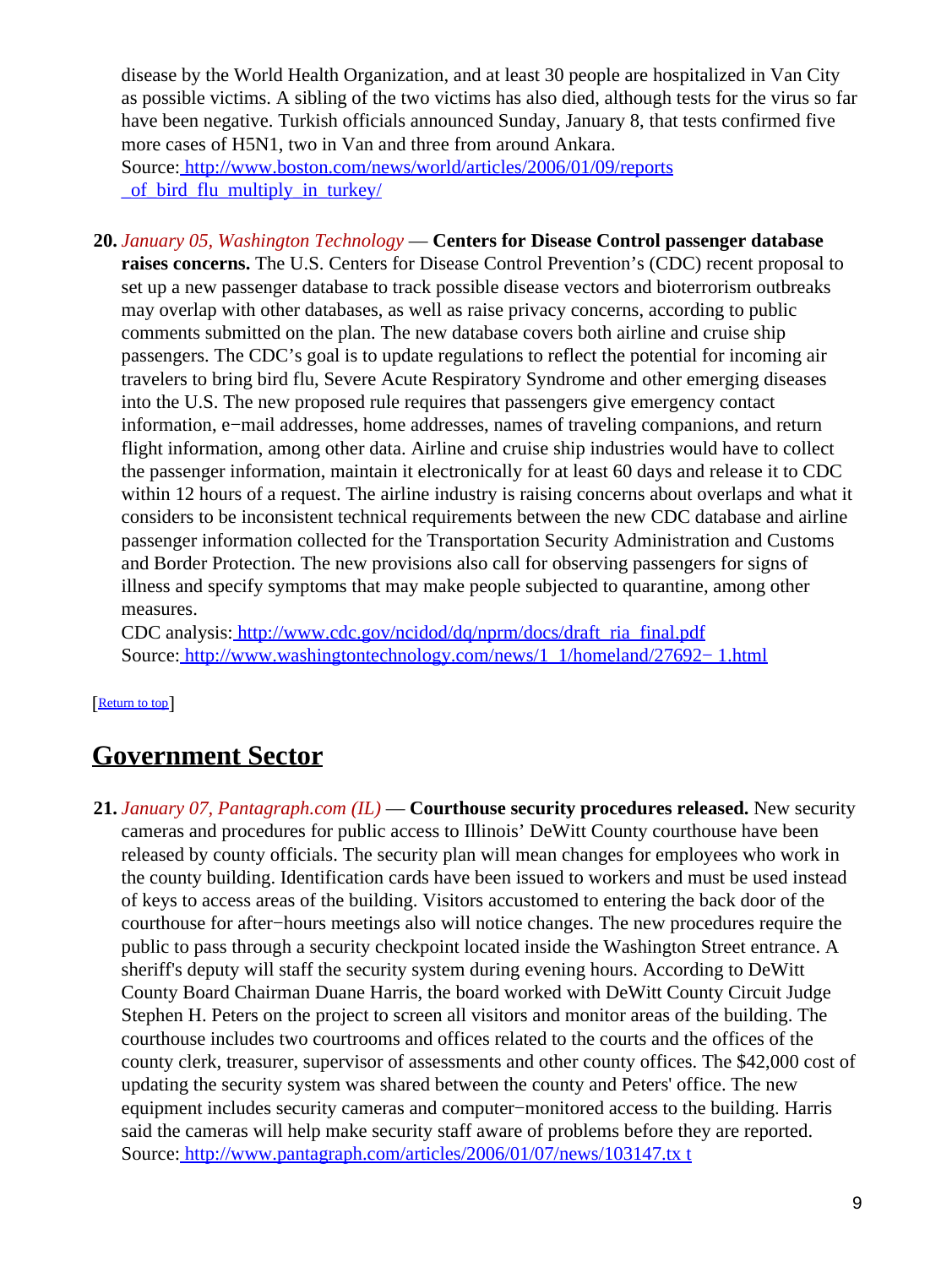### <span id="page-9-1"></span>**Emergency Services Sector**

**22.** *January 09, Federal Computer Week* — **National Oceanic and Atmospheric Administration puts technology to good use.** From development of quieter fishing vessels to tracking hurricanes, officials at the National Oceanic and Atmospheric Administration (NOAA) are effectively using technology to improve service to the country. For example, NOAA officials' plan to expand integration of aerial photography imagery with commercial services could help government agencies and insurance companies better assess damage from hurricanes, said Carl Staton, NOAA's chief information officer. Last fall, the agency partnered with Google to adapt aerial photography of damaged coastlines into the company's Google Earth application following Hurricane Katrina and other storms, Staton said. "You could pick out as one of the data parameters on Google Earth the NOAA damage assessment imagery and overlay it on their map," he said. "During our peak download time we were sustaining about a gigabyte per second in download of that imagery over several hours. Our peak download on any particular day was over 45 terabytes."

Source[: http://fcw.com/article91884−01−09−06−Web](http://fcw.com/article91884-01-09-06-Web)

<span id="page-9-0"></span>**23.** *January 06, Chicago Tribune* — **Chicago wants disaster readiness to be a part of every**

**household.** Chicago launched an Internet−based emergency planning campaign Thursday, January 5, that officials said is designed to stress personal preparedness. Andrew Velasquez, executive director of Chicago's Office of Emergency Management, said it's crucial to make sure every resident is ready for a disaster  $-$  from having a supply kit handy to knowing where to go for shelter. "The main objective is to make Chicago as prepared as any big city can be," Velasquez said. "Personal preparedness can mean the difference between life and death." The AlertChicago.com Website is the centerpiece of the campaign, which also includes brochures, pamphlets and announcements. Online, users can find instructions for emergencies ranging from extreme heat to outbreaks of disease to terrorism. The site also features a list of suggestions for disaster readiness and links to government agencies such as the Department of Homeland Security, the Federal Emergency Management Agency, and the state Emergency Management Agency.

Source[: http://www.chicagotribune.com/news/local/chicago/chi−0601060](http://www.chicagotribune.com/news/local/chicago/chi-0601060238jan06,1,7182437.story?coll=chi-newslocalchicago-hed) [238jan06,1,7182437.story?coll=chi−newslocalchicago−hed](http://www.chicagotribune.com/news/local/chicago/chi-0601060238jan06,1,7182437.story?coll=chi-newslocalchicago-hed)

**24.** *January 05, Computer World* — **District of Columbia rolling out service−oriented**

**architecture for emergency response coordination.** The District of Columbia is poised to switch on a new system designed to allow emergency response command centers in Washington, DC, and surrounding areas to coordinate responses to natural disasters and terrorist attacks using Web services. The CapStat system, which will go live March 1, 2006, is built on a service−oriented architecture (SOA) that relies on Web services to allow emergency command centers in five jurisdictions in Washington, DC, Virginia, and Maryland to exchange information such as citizen reports of power outages, updated inventories of specific types of emergency response vehicles and the locations of people reporting suspicious disease symptoms. Paid for by a \$1 million grant from the U.S. Department of Homeland Security, CapStat is relying on SOA to overcome system and data incompatibility problems associated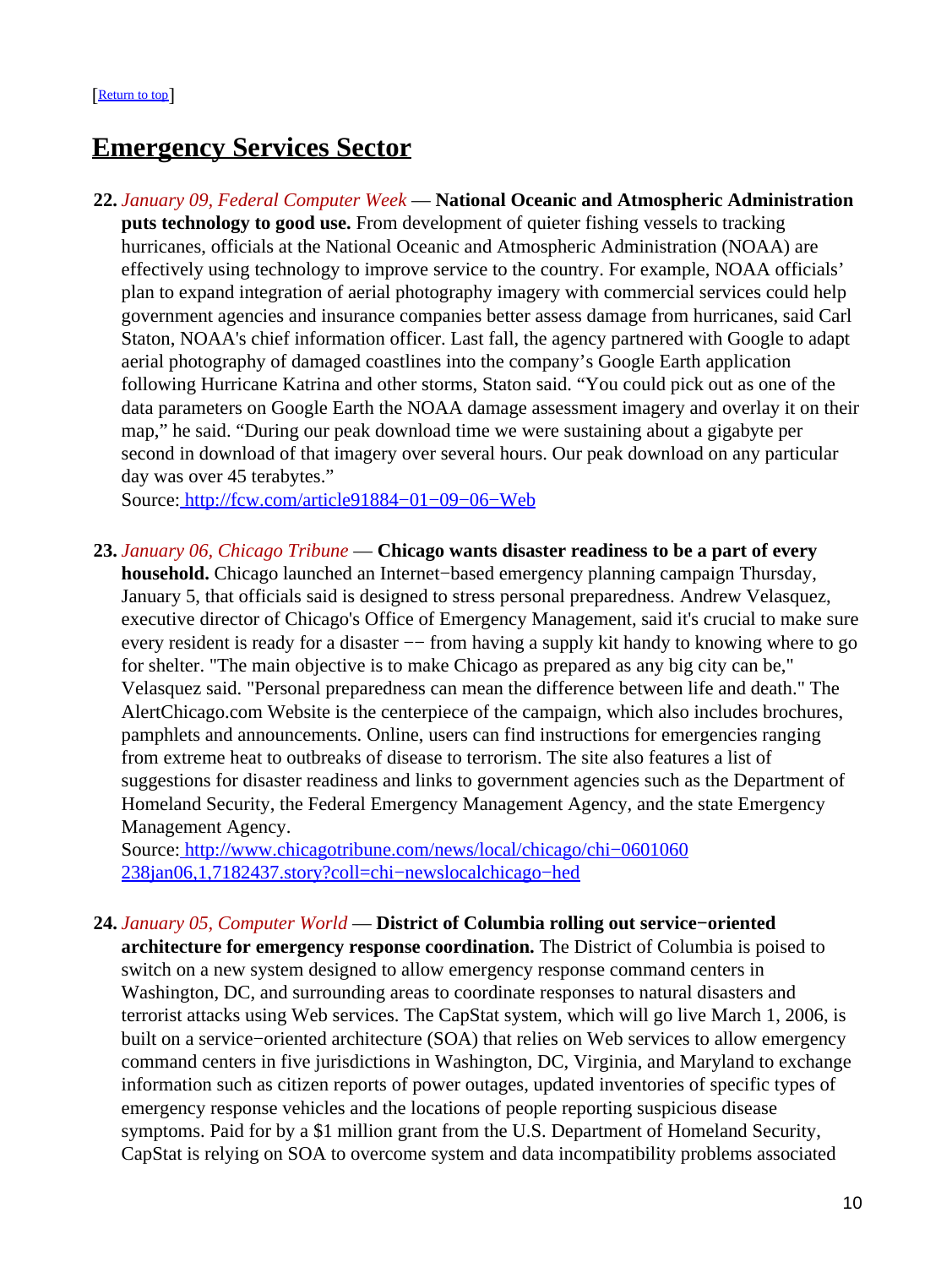with retrieving and sharing data among the various jurisdictions. Source[: http://www.computerworld.com/securitytopics/security/recover](http://www.computerworld.com/securitytopics/security/recovery/story/0,10801,107490,00.html?SKC=recovery-107490) [y/story/0,10801,107490,00.html?SKC=recovery−107490](http://www.computerworld.com/securitytopics/security/recovery/story/0,10801,107490,00.html?SKC=recovery-107490)

[[Return to top](#page-0-1)]

### <span id="page-10-0"></span>**Information Technology and Telecommunications Sector**

**25.** *January 09, Federal Computer Week* — **Federal Bureau of Investigation will focus on info sharing in 2006.** Sentinel, a case file system the Federal Bureau of Investigation (FBI) is developing, is one of several information technology projects getting under way in 2006, according to Zalmai Azmi, the FBI's chief information officer. The bureau started developing Sentinel in May 2005 after pulling the plug on the \$170 million Virtual Case File (VCF) system. VCF was never deployed because of ongoing cost and schedule overruns. It was part of the FBI's Trilogy program to modernize the bureau's obsolete computer systems. Azmi said he would like to award the Sentinel contract in late January or early February. The first phase would start soon after and the second phase up to six months after the first. Ideally, the first phase would be complete 12 months after the contract is awarded, he said. Another initiative involves adding four Regional Data Exchanges (R−DExs) to the three that already exist. The R−DEx provides an interface that allows all levels of law enforcement to analyze complicated case file information and other data to fight terrorism and crime. The FBI also wants to create a National Data Exchange, which is an index to structured data at the federal, state and local levels.

Source[: http://www.fcw.com/article91886−01−06−06−Web](http://www.fcw.com/article91886-01-06-06-Web)

- **26.** *January 08, New Jersey.com* — **New Jersey law enforcement units combine to fight computer crime.** Three state law enforcement units in New Jersey will combine to fight computer crime. The new Computer Crime Task Force, formed by New Jersey state Attorney General Peter C. Harvey, will include personnel from the Division of Criminal Justice's (DCJ) Computer Analysis and Technology Unit (CATU), the New Jersey State Police Digital Technology Investigations Unit, and the state police Cyber Crimes Unit. The new task force will include three investigative units staffed with state troopers, DCJ investigators, and FBI special agents and will focus on computer hacking and viruses, Internet fraud, and the creation and distribution of child pornography. The Incident Response Unit investigations will focus on computers, computer networks, telecommunication devices, and other devices used in the commission of crimes. It will also provide cyber crime awareness outreach services to the public and train law enforcement regarding network intrusion crimes. The Cyber Crime Unit will investigate the use of computers in fraud and identity theft. A training committee will coordinate community outreach programs. The task force will aim to increase the reporting of cyber crime and computer intrusions. A Computer Crimes Task Force hotline is available at 1−888−648−6007, in addition to an online incident reporting form a[t http://www.cctf.nj.gov.](http://www.cctf.nj.gov.) Source[: http://www.nj.com/news/gloucester/local/index.ssf?/base/news](http://www.nj.com/news/gloucester/local/index.ssf?/base/news-2/1136625344302990.xml&coll=8) [−2/1136625344302990.xml&coll=8](http://www.nj.com/news/gloucester/local/index.ssf?/base/news-2/1136625344302990.xml&coll=8)
- **27.** *January 07, Security Focus* — **Apache mod\_auth\_pgsql multiple unspecified format string vulnerabilities.** Apache mod\_auth\_pgsql is prone to multiple format string vulnerabilities. Reports indicate that these issues could allow remote attackers to execute arbitrary code in the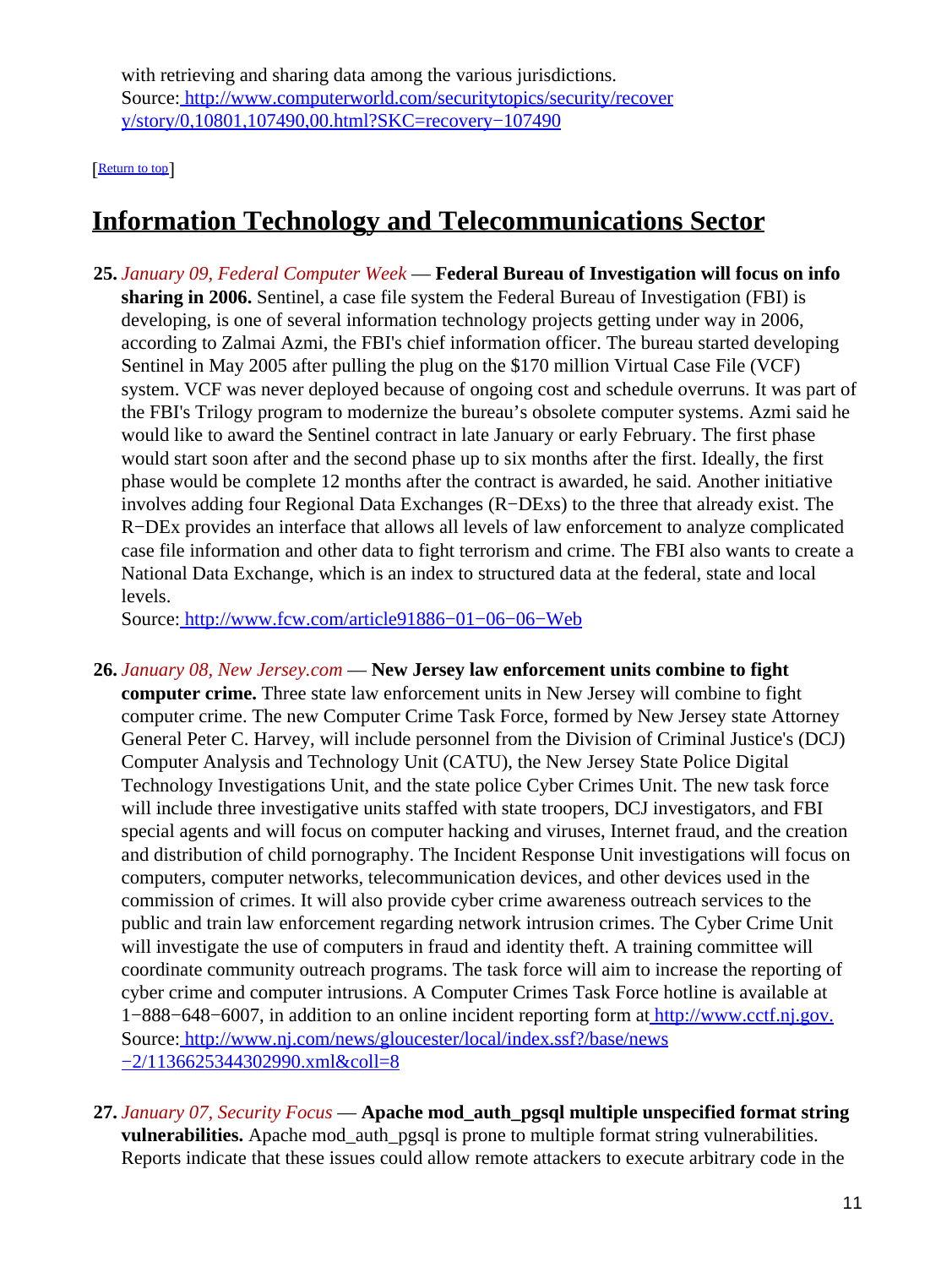context of the "apache" user and gain unauthorized access. Specific details of these vulnerabilities are not currently known. Source[: http://www.securityfocus.com/bid/16153/info](http://www.securityfocus.com/bid/16153/info)

### **28.** *January 06, Secunia* — **IBM Lotus Domino denial of service and unspecified**

**vulnerabilities.** Some vulnerabilities have been reported in Lotus Domino, which potentially can be exploited by malicious users to cause a denial of service (DoS), or with unknown impact. Analysis is as follows: 1) Some unspecified potential security issues have been reported in "Agents"; 2) An unspecified boundary error in CD to MIME Conversion may cause a buffer overflow. This may be exploited to cause the router service to crash or become unresponsive; 3) A stack overflow error in Domino for AIX when evaluating a long formula in "Design" can potentially be exploited to crash Domino via an overly long recursive formula; 4) Some unspecified errors in the Directory Services can potentially be exploited to cause a DoS, e.g. via a crash when performing LDAP searches; 5) An unspecified error in the IMAP Server may cause the service to become unresponsive and unable to initiate new IMAP sessions; 6) An unspecified error may cause the server to crash when compact was executed from the client; 7) Several unspecified errors may cause the Web server to crash when handling corrupted bitmap images or when performing the "Delete Attachment" action. Source[: http://secunia.com/advisories/18328/](http://secunia.com/advisories/18328/)

**29.** *January 06, Tech Web* — **Microsoft plans two more critical patches this week.** Microsoft may have released the Windows Metafile hot fix, but it has other patches still to come Tuesday, January 10, the Redmond, WA−based developer said late Thursday, January 5. In the monthly pre−patch notification it puts out five days prior to releasing fixes, Microsoft warned users that two security bulletins, both tagged as "Critical," will be issued Tuesday. In Microsoft's terminology, Critical means that a vulnerability can be remotely exploited. One of the two bulletins will involve Windows, and the other will affect Microsoft Office and Microsoft Exchange, the company's business suite and e−mail server software, respectively. Multiple non−security, high−priority updates will also be released Tuesday, as will an updated Windows Malicious Software Removal Tool. Microsoft will host a follow−up Webcast Wednesday, January 11, to answer questions about the fixes.

<span id="page-11-0"></span>More details can be found in the advance notice posted on Microsoft's Website: [http://www.microsoft.com/technet/security/bulletin/advance.m spx](http://www.microsoft.com/technet/security/bulletin/advance.mspx) Source[: http://www.techweb.com/showArticle.jhtml?articleID=175802037](http://www.techweb.com/showArticle.jhtml?articleID=175802037)

#### **Internet Alert Dashboard**

#### **DHS/US−CERT Watch Synopsis**

**Over the preceding 24 hours, there has been no cyber activity which constitutes an unusual and significant threat to Homeland Security, National Security, the Internet, or the Nation's critical infrastructures.**

**US−CERT Operations Center Synopsis:** US−CERT is aware of active exploitation of a vulnerability in how Microsoft Windows handles Windows Metafiles (".wmf"). Several variations of the WMF exploit file have been released that attempt to avoid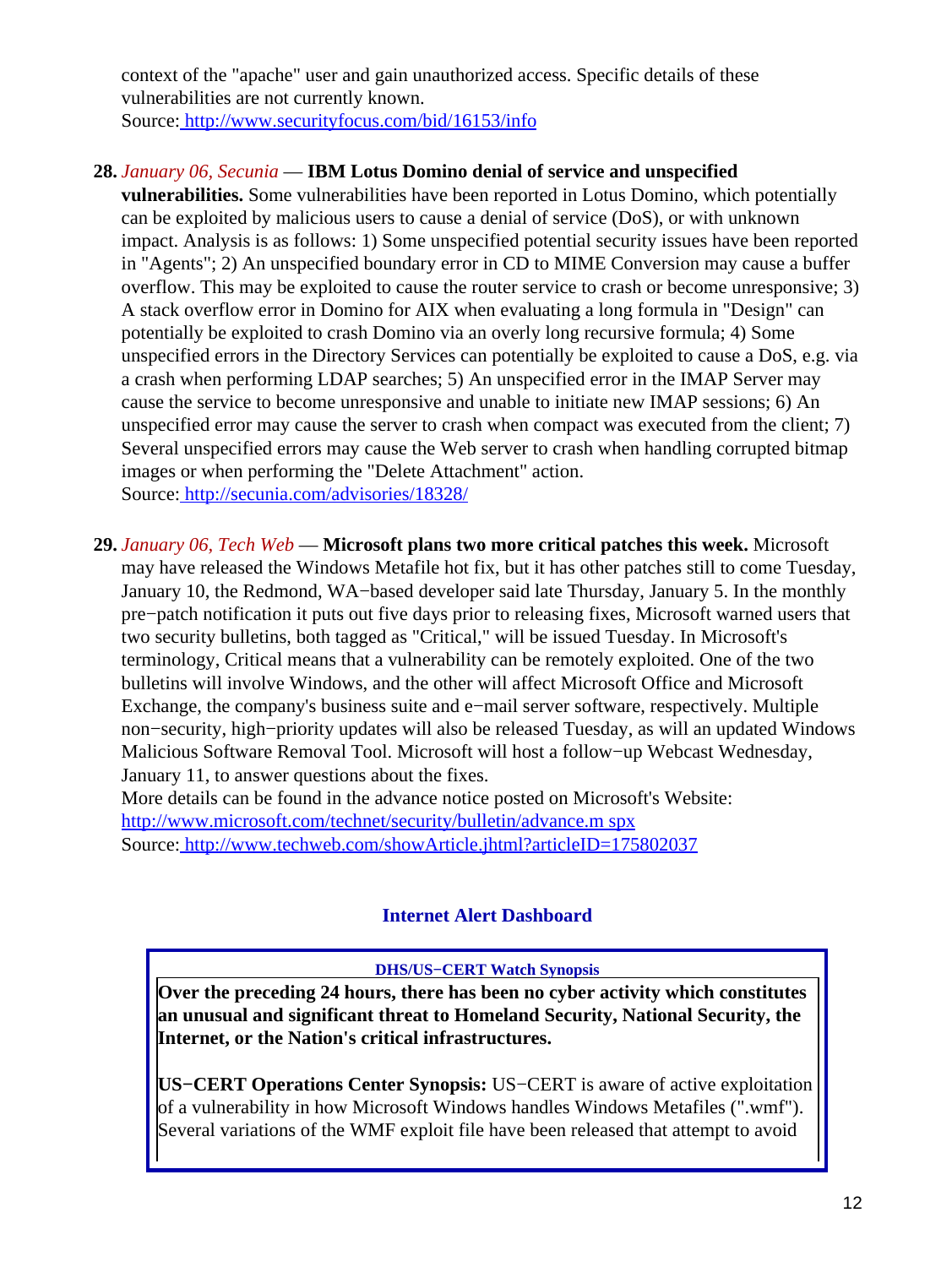detection by anti−virus software and intrusion detection and intrusion prevention systems.

A Windows system may be compromised through several methods including: Opening a specially crafted WMF file which may be masquerading as a MS Word or MS Office document.

Opening a specially crafted WMF file which may be masquerading as a JPEG or other type of image file.

Visiting a specially crafted web site.

Placing a malicious WMF file in a location that is indexed by Google Desktop Search or other content indexing software.

Viewing a folder that contains a malicious WMF file with Windows Explorer.

Once the vulnerability is exploited, a remote attacker may be able to perform any of the following malicious activities:

Execute arbitrary code

Cause a denial of service condition

Take complete control of a vulnerable system

More information about this vulnerability can be found in the following: US−CERT Vulnerability Note: VU#181038 − Microsoft Windows Metafile handler SETABORTPROC GDI Escape vulnerability<http://www.kb.cert.org/vuls/id/181038> Technical Cyber Security Alert TA06−005A− Update for Microsoft Windows Metafile Vulnerability: [http://www.us−cert.gov/cas/techalerts/TA06−005A.html](http://www.us-cert.gov/cas/techalerts/TA06-005A.html) Cyber Security Alert SA06−005A − Microsoft Windows Metafile Vulnerability: [http://www.us−cert.gov/cas/alerts/SA06−005A.html](http://www.us-cert.gov/cas/alerts/SA06-005A.html)

US−CERT strongly encourages users and administrators to apply the appropriate updates as soon as possible. Microsoft has released an update to address this vulnerability in Microsoft Security Bulletin MS06−001:

[http://www.microsoft.com/technet/security/Bulletin/MS06−001. mspx](http://www.microsoft.com/technet/security/Bulletin/MS06-001.mspx) **Current Port Attacks**

| Top 10        | $ 1026 \text{ (win-pro)}$ , 6881 (bittorrent), 445 (microsoft-ds), 27015 (halflife),                                                                                                                                                                                                               |
|---------------|----------------------------------------------------------------------------------------------------------------------------------------------------------------------------------------------------------------------------------------------------------------------------------------------------|
| <b>Target</b> | $25 \text{ (smtp)}$ , 50079 (---), 3800 (---), 139 (netbios-ssn), 135 (epmap),                                                                                                                                                                                                                     |
| Ports         | $32801$ (---)                                                                                                                                                                                                                                                                                      |
|               | $\mathbf{1}$ , $\mathbf{1}^n$ , $\mathbf{1}^n$ , $\mathbf{1}^n$ , $\mathbf{1}^n$ , $\mathbf{1}^n$ , $\mathbf{1}^n$ , $\mathbf{1}^n$ , $\mathbf{1}^n$ , $\mathbf{1}^n$ , $\mathbf{1}^n$ , $\mathbf{1}^n$ , $\mathbf{1}^n$ , $\mathbf{1}^n$ , $\mathbf{1}^n$ , $\mathbf{1}^n$ , $\mathbf{1}^n$ , $\$ |

Source: [http://isc.incidents.org/top10.html;](http://isc.incidents.org/top10.html) Internet Storm Center To report cyber infrastructure incidents or to request information, please contact US–CERT at [soc@us−cert.gov](mailto:soc@us-cert.gov) or visit

their Website: [www.us−cert.gov.](http://www.us-cert.gov/)

Information on IT information sharing and analysis can be found at the IT ISAC (Information Sharing and Analysis Center) Website: [https://www.it−isac.org/.](https://www.it-isac.org/)

[[Return to top](#page-0-1)]

# <span id="page-12-0"></span>**Commercial Facilities/Real Estate, Monument &Icons Sector**

Nothing to report. [[Return to top](#page-0-1)]

## <span id="page-12-1"></span>**General Sector**